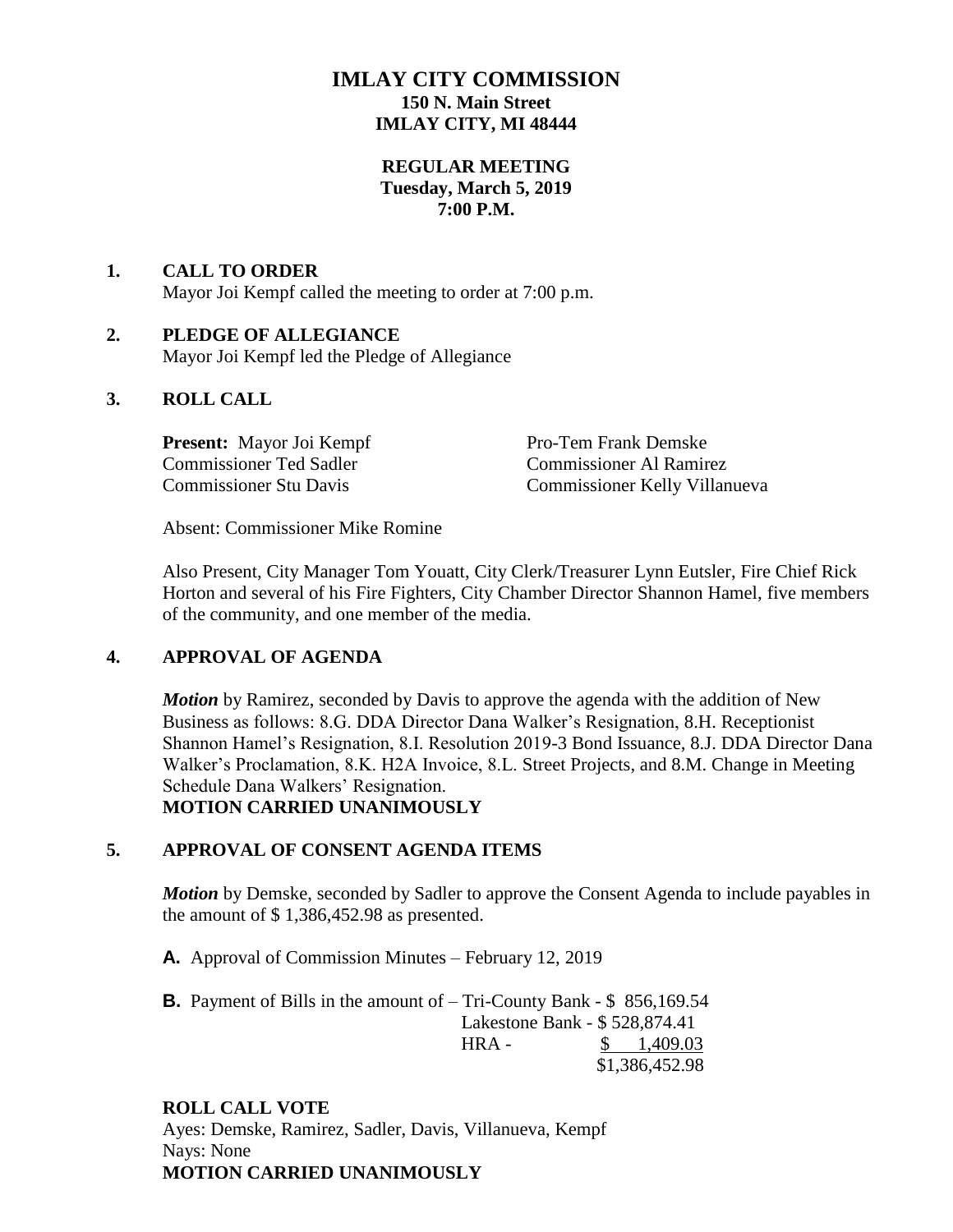# **6. CITIZENS FROM THE FLOOR**

Allen Rosenbalm – Condolences to the family that was involved in a fire. Thanked the DPW for staying on top of the roads, they have done a fabulous job.

Deputy Fire Chief Scott Stone – Officer Stone presented information on the Making Michigan S.A.F.E. "Smoke Alarms for Everyone" Program. The Imlay City Firemen Association in conjunction with the program, are currently seeking donations from companies and organizations to help purchase smoke detectors. Several manufacturers of the detectors are going to donate detectors. They are going to start knocking on the doors of Maple Grove Community in April to offer to install the detector or give them the detectors for selfinstallation.

# **7. OLD BUSINESS**

### **A. Present Proclamation to McDonalds**

Mayor Kempf presented a proclamation from the City to the Owner of Imlay City's McDonalds along with several of his employees. The Proclamation stated that the McDonalds reaches and touches the lives of many with their humanitarian efforts. The Fire Department thanks them for the donation of food during times that they are fighting fires.

### **B. Spicer Progress Payment #1**

City Manager presented an Invoice for progress payment #1 for the Assisted Living Water Main Extension.

*Motion* by Demske, seconded by Sadler to approve payment to the Northwest Earth Movers LLC in the amount of \$33,141.50 as presented.

## **ROLL CALL VOTE**

Ayes: Ramirez, Sadler, Davis, Villanueva, Demske, Kempf Nays: None **MOTION CARRIED UNANIMOUSLY**

## **8. NEW BUSINESS**

### **A. Chamber of Commerce Road Closure Request**

Chairman Director Shannon Hamel stated that the Busker Festival was June 14 & 15, 2019. Hamel requested road closures for Third St, from M53 to Almont Ave. and Main Street from Depot Drive to just south of the City Hall entrance. Hamel also requested the City Services of the Police, DPW, and EMS.

*Motion* by Davis, seconded by Ramirez to approve the Road Closures and the use of the City Services of Police, DPW, and EMS as presented.

## **MOTION CARRIED UNANIMOUSLY**

**B. Appoint Board of Review Member**

There was no one to appoint at this time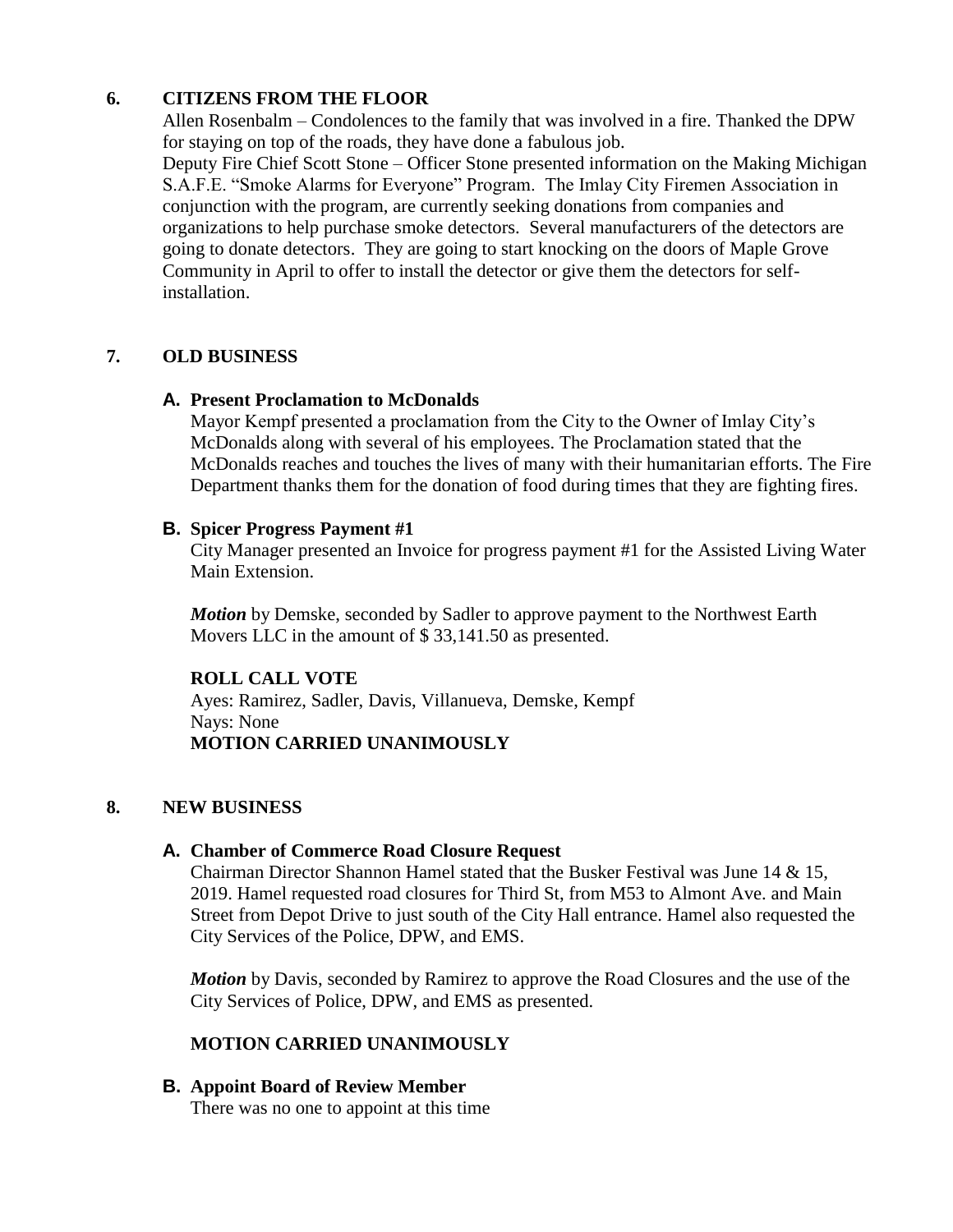### **C. Umbaugh Financial Services Agreement – Fire Hall**

City Manager Youatt presented an agreement with H.J. Umbaugh & Associates, Certified Public Accountants, LLP to provide services required in the process of issuing bonds for the new Fire Hall.

*Motion* by Ramirez, seconded by Sadler to approve the contract with Umbaugh & Associates for the process of issuing bonds for the Fire Hall Project in the amount of \$21,500.00 as presented.

### **ROLL CALL VOTE**

Ayes: Sadler, Davis, Villanueva, Demske, Ramirez, Kempf Nays: None **MOTION CARRIED UNANIMOUSLY**

### **D. Set Board of Review Dates**

Dates presented as follows:

Organizational Meeting: Tuesday, March 12, 2019 8:00am Public Appeal Meeting: Thursday, March 21, 2019 from 3 – 9pm Public Appeal Meeting: Friday, March 22, 2019 from 9am – 3pm

*Motion* by Davis, seconded by Sadler, to approve the schedule for the March Board of Review as presented.

### **MOTION CARRIED UNANIMOUSLY**

### **E. Personnel Amendment 2019-1**

City Manager Youatt presented an Amendment pursuant to Michigan Paid Medical Leave Act, MCL §§408.961 et seq. The Amendment gives "Paid Time Off" to Part-Time employees who are scheduled to work 25-32 hours per week. Each eligible employees shall be provided a bank of 40 hours of paid medical leave per year, beginning April  $1<sup>st</sup>$  of each year.

*Motion* by Davis, seconded by Sadler to approve the Personnel Amendment 2019-1 as presented.

### **ROLL CALL VOTE**

Ayes: Sadler, Davis, Villanueva, Demske, Ramirez, Kempf Nays: None **MOTION CARRIED UNANIMOUSLY**

### **F. Authorization to remove Dana Walker and Nicole Frost from the DDA Facade Grant Loan and add Lynn Eutsler**

*Motion* by Davis, seconded by Demske to remove Dana Walker and Nicole Frost and add Lynn Eutsler to the DDA Facade Grant Loan as presented.

### **ROLL CALL VOTE**

Ayes: Davis, Villanueva, Demske, Ramirez, Sadler, Kempf Nays: None **MOTION CARRIED UNANIMOUSLY**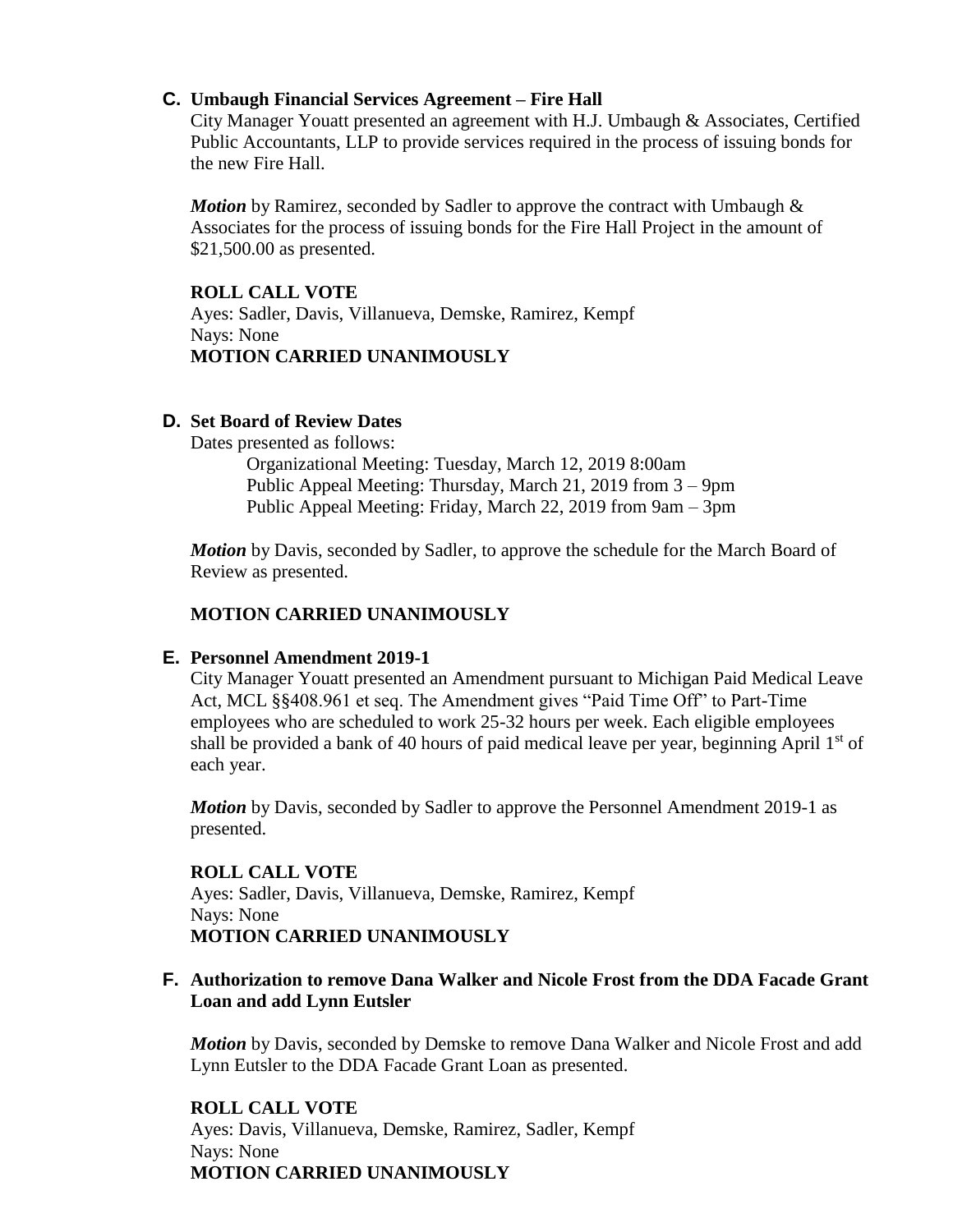### **G. DDA Dana Walker's Resignation**

Ted Sadler stated that the Resignation had been accepted by the DDA Board. No Action Taken.

#### **H. Receptionist Shannon Hamel's Resignation**

*Motion* by Demske, with great regret, and seconded by Davis, and wishing her well, to accept the Resignation of Shannon Hamel as presented. **MOTION CARRIED UNANIMOUSLY**

### **I. Resolution 2019-3**

City Manager Youatt presented a Resolution for approval. The Resolution is for Authorizing Issuance of 2019 Unlimited Tax General Obligation Bonds in the amount of \$3,000,000,000 for construction of the new Fire Hall.

*Motion* by Davis, seconded by Demske to approve the Resolution for Issuance of 2019 Unlimited Tax General Obligation Bonds to be in the amount of \$3,000,000.00 as presented.

#### **ROLL CALL VOTE**

Ayes: Villanueva, Demske, Ramirez, Sadler, Davis, Kempf Nays: None **MOTION CARRIED UNANIMOUSLY**

#### **J. Proclamation for Dana Walker**

City Manager presented a proclamation to be given to Dana Walker recognizing her work with the Imlay City DDA.

*Motion* by Davis, seconded by Sadler to approve the proclamation for Dana Walker as presented.

### **MOTION CARRIED UNANIMOUSLY**

#### **K. H2A Invoice**

City Manager Youatt presented an invoice for a partial payment per contract with H2A Architects for work on the Fire Hall project.

*Motion* by Ramirez, seconded by Sadler to approve payment to H2A Architects in the amount of \$2,880.00 as presented.

### **ROLL CALL VOTE**

Ayes: Demske, Ramirez, Sadler, Davis, Villanueva, Kempf Nays: None **MOTION CARRIED UNANIMOUSLY**

#### **L. Street Projects**

City Manager Youatt presented a listing of potential street projects with estimated costs to be discussed at the Budget Workshops.